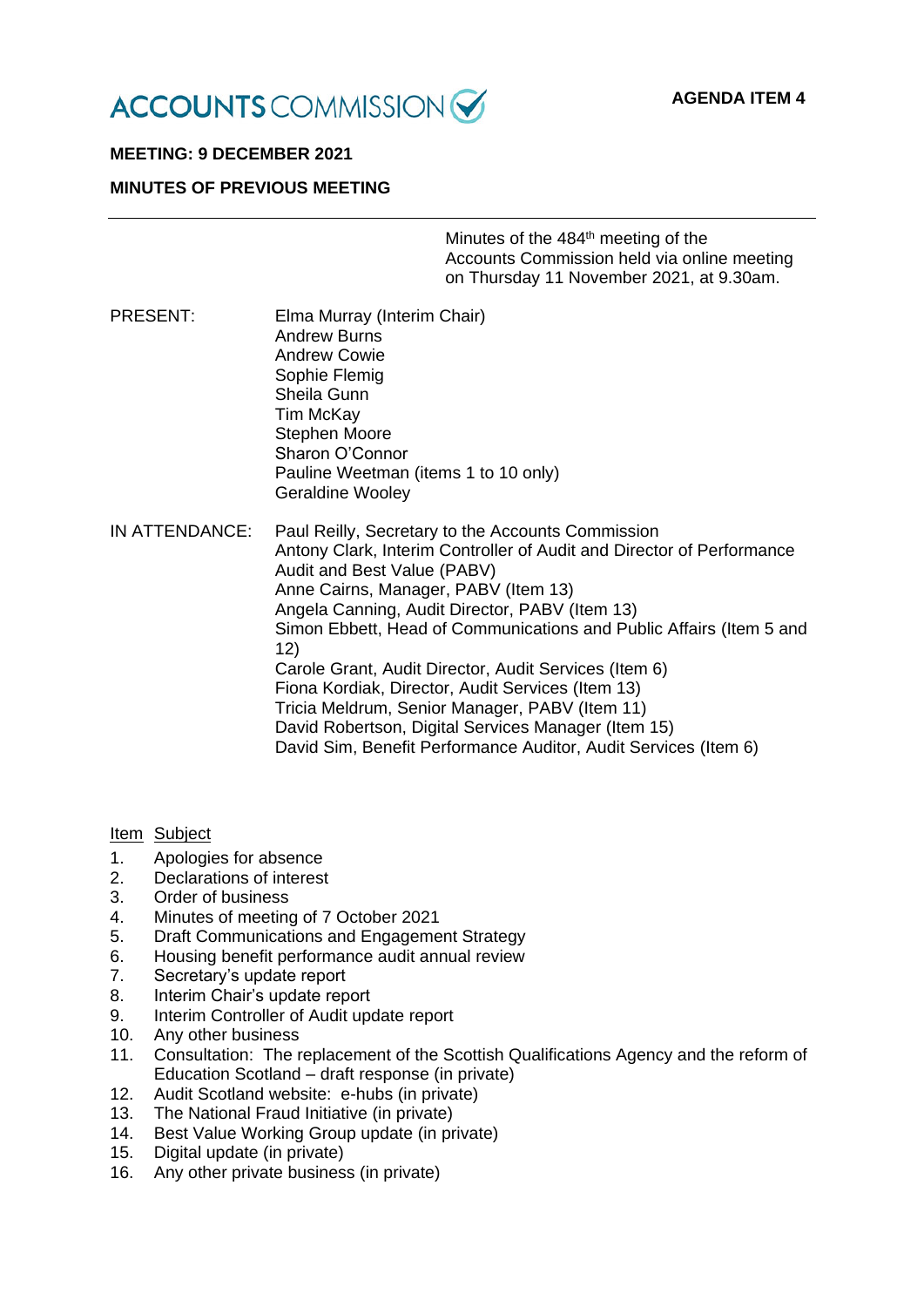# 1. Apologies for absence

It was noted that apologies for absence had been received from Christine Lester.

# 2. Declarations of interest

The following declarations of interest were made:

- Sophie Flemig, in item 11, as an employee of Cattanach.
- Elma Murray, in item 11, as a member (in her capacity as Chair of Young Scot and Deputy Chair of the Developing the Young Workforce Employers Forum) of the Reform of Scottish Qualifications Authority and Education Scotland Practitioner and Stakeholder Advisory Group. Ms Murray removed herself from the meeting during consideration of this item (Tim McKay, Deputy Chair, assumed the chair for the item).

## 3. Order of business

It was agreed that the following items be considered in private:

- Item 5, as it may have required the Commission to consider confidential policy matters.
- Item 8 (third bullet point of paragraph 4 only), as it may have required the Commission to consider confidential policy matters.
- Item 11, as it proposed a response to a consultation exercise which the Commission is to consider before publishing.
- Item 12, as it may have required the Commission to consider confidential policy matters.
- Item 13, as it may have required the Commission to consider confidential policy matters.
- Item 14, as it may have required the Commission to consider confidential commercial and contractual matters.
- Item 15, as it may have required the Commission to consider confidential policy matters.

The Interim Chair advised that there was no business for item 16.

## 4. Minutes of meeting of 7 October 2021

The minutes of the meeting of 7 October 2021 were approved as a correct record.

Arising therefrom, the Commission:

- In relation to item 7 (second bullet point), noted advice from the Interim Controller of Audit that he would be discussing with the Commission Secretary how to assess progress by councils against the 2021 Statutory Performance Information Direction as part of consideration of the dynamic work programme
- In relation to item 7 (third bullet point), noted advice from the Secretary that he would share with members a paper providing an update on the progress of the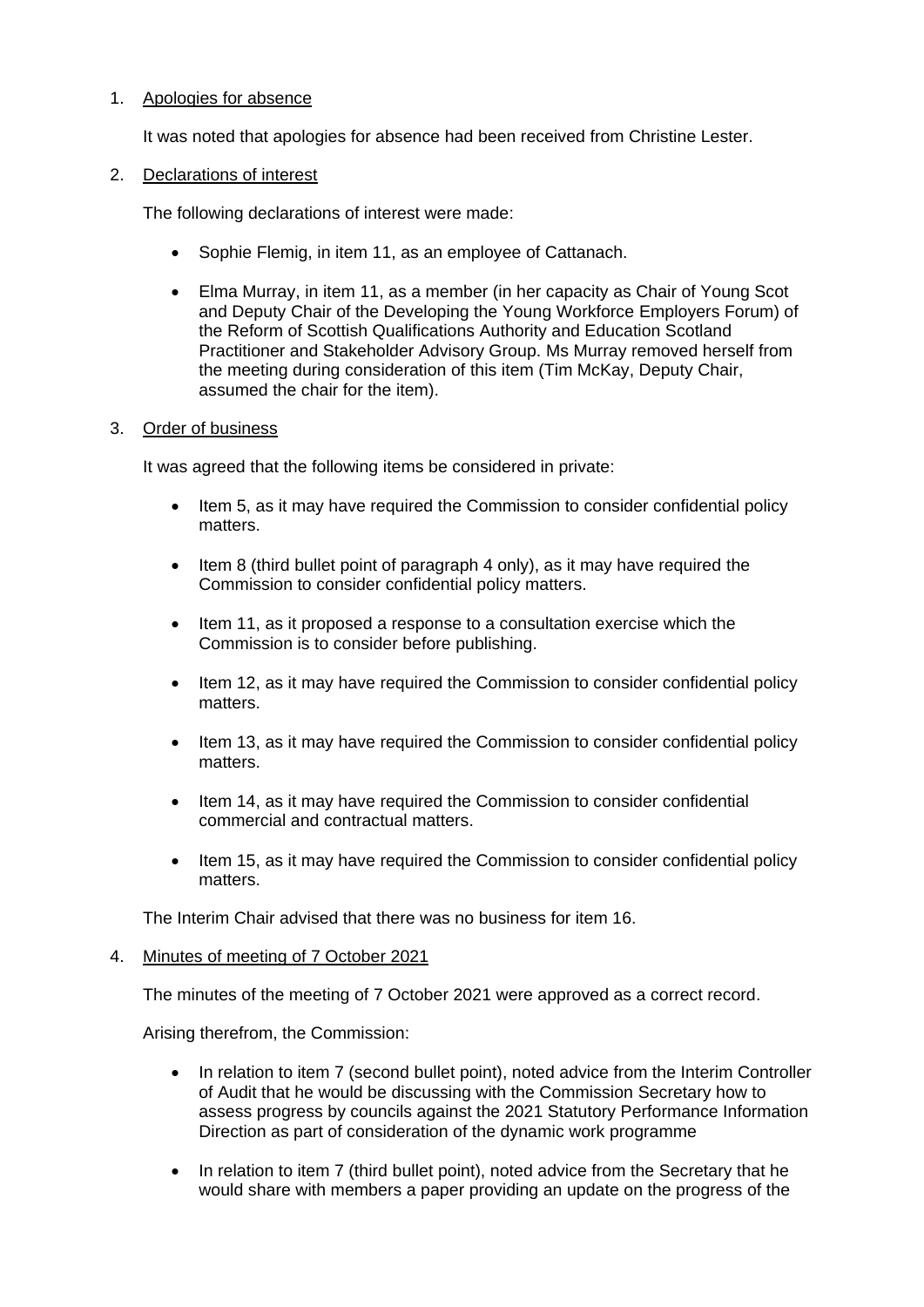first six months of the Commission's Strategic Alliance with the Improvement Service.

- In relation to item 8 (first bullet point), noted advice from the Secretary that he had provided members with the response by Audit Scotland to the consultation by CIPFA on proposed revisions to the Prudential and Treasury Management **Codes**
- In relation to item 8 (third bullet point), noted advice from the Secretary that he was grateful to members who contributed to the following consultations, both of which had been submitted and shared with members:
	- $\circ$  Scottish Government: its overarching approach to Scotland's first tax framework (response by Audit Scotland on behalf of the Commission)
	- o Scottish Government: its review of the National Strategy for Community Justice (response by Audit Scotland on behalf of the Commission).
- In relation to item 13, noted advice from the Interim Director of PABV that a joint response to Scottish Government consultation on a new National Care Service for Scotland had been submitted by the Accounts Commission, Auditor General for Scotland, and Audit Scotland.
- In relation to item 15 (second bullet point), noted advice from the Secretary that this matter was covered in the paper for item 14 of the meeting.
- In relation to item 16 (second bullet point), noted advice from the Secretary that preparations were ongoing for a proposed 'hybrid' meeting of the Commission in January 2022, involving a combination of virtual and online participants.

#### 5. Draft Communications and Engagement Strategy (in private)

This item was discussed in the private session of the meeting (after item 10).

The Commission considered a report by the Head of Communications and Public Affairs providing a draft Accounts Commission communications and engagement strategy for 2021 to 2026.

During discussion, the Commission:

• Noted, in relation to a point raised by Sharon O'Connor, the importance of placing priority on communicating effectively with stakeholders in the Scottish Parliament about the Commission's role and work.

Following discussion, the Commission:

• Agreed that a further draft of the Strategy be provided for further consideration, reflecting the points raised in discussion.

*Action: Head of Communications and Public Affairs and Secretary*

#### 6. Housing benefit performance audit annual review

The Commission considered a report by the Audit Director, Audit Services providing an update on the outcome of the housing benefit performance audit work for 2020/21 and to seek approval for the proposed 2021/22 work programme and a way forward for the Commission's work in this regard.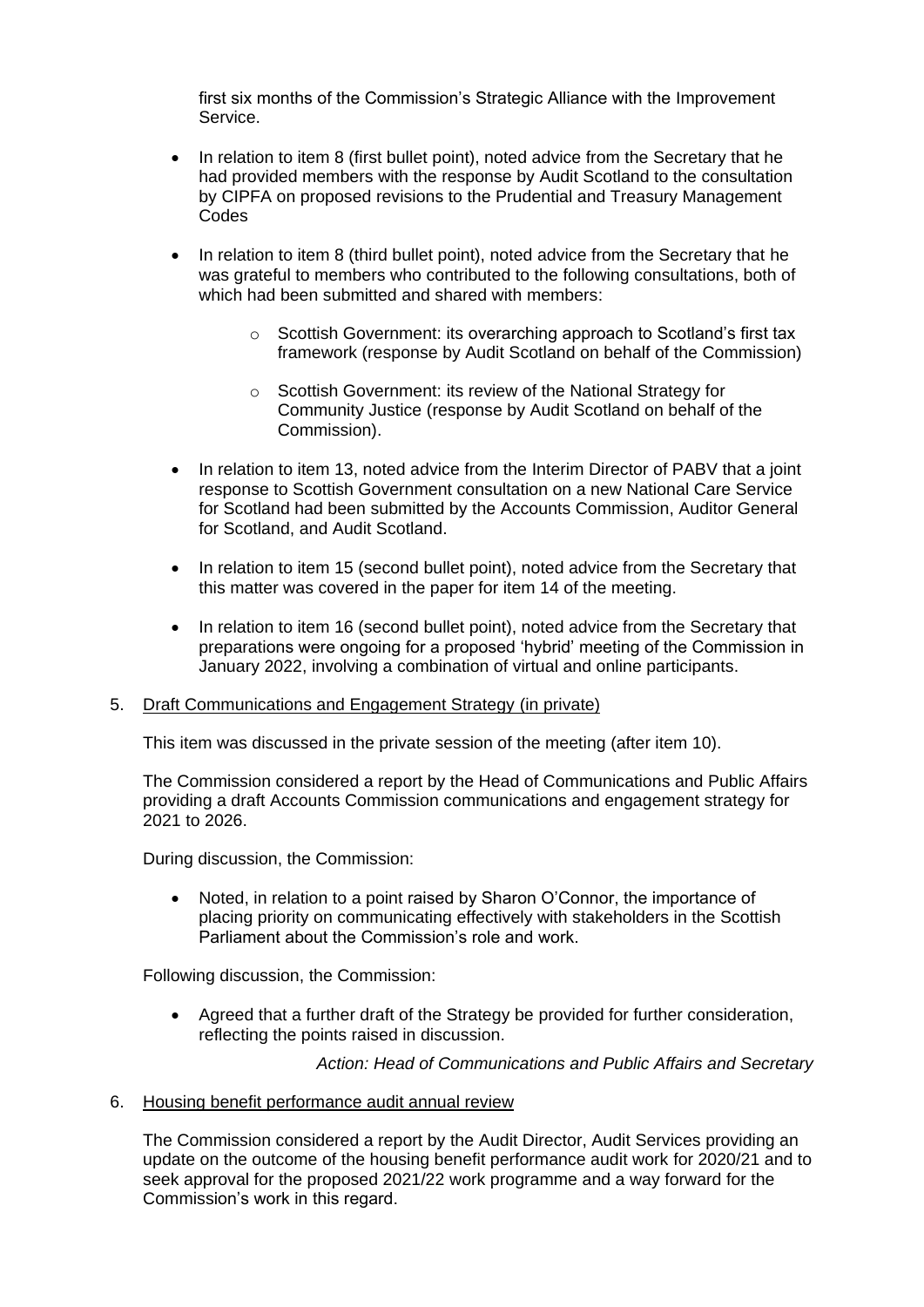During discussion, the Commission:

- Noted advice from Carole Grant, in response to a query from Pauline Weetman on data quality and availability, on the potential scope for a future thematic review on resourcing.
- Noted advice from David Sim, in response to a query from Elma Murray on corporate debt, on the reporting to councils of thematic and related work in this regard as part of the overall programme.

Following discussion, the Commission:

- Agreed to publish an annual update report blog on the Commission website.
- Agreed the proposed housing benefit performance audit work programme.
- Agreed a thematic study on resourcing of the benefit service.
- Noted continuing work on how to reflect the Commission and Auditor General's shared interest in reporting on poverty and inequalities in the context of social security and benefits.
- Noted further in this regard advice from Carole Grant that she would keep the Commission updated on developments.

*Actions: Audit Director, Audit Services*

#### 7. Secretary's update report

The Commission considered a report by the Secretary providing an update on significant recent activity relating to local government and issues of relevance or interest across the wider public sector.

The Commission noted advice from the Secretary that, in line with the approach agreed with Commission members, members had been given the opportunity to provide queries on the Secretary's report in advance of the meeting, a response to which he would circulate to members.

During discussion, the Commission:

- Noted, in relation to paragraph 7 of the report, advice from Sharon O'Connor on the meeting on 3 November with the Scottish Parliament's Education, Children and Young People Committee at which, alongside the Auditor General, she gave evidence on the *Improving outcomes for young people through school education* performance audit as part of the Committee's pre-budget scrutiny.
- Agreed, in relation to paragraph 24, to respond to the Scottish Government consultation on the next Fire and Rescue Framework for Scotland.

*Action: Secretary and Interim Director of PABV*

• Agreed, in relation to a point by Stephen Moore in relation to paragraphs 15 and 85, that the response by the Auditor General to the letter from the Parliament's Public Audit Committee, advising of its concern about limited progress having been made in terms of children and young people's mental health, be shared with the Commission.

*Action: Secretary*

Following discussion, the Commission: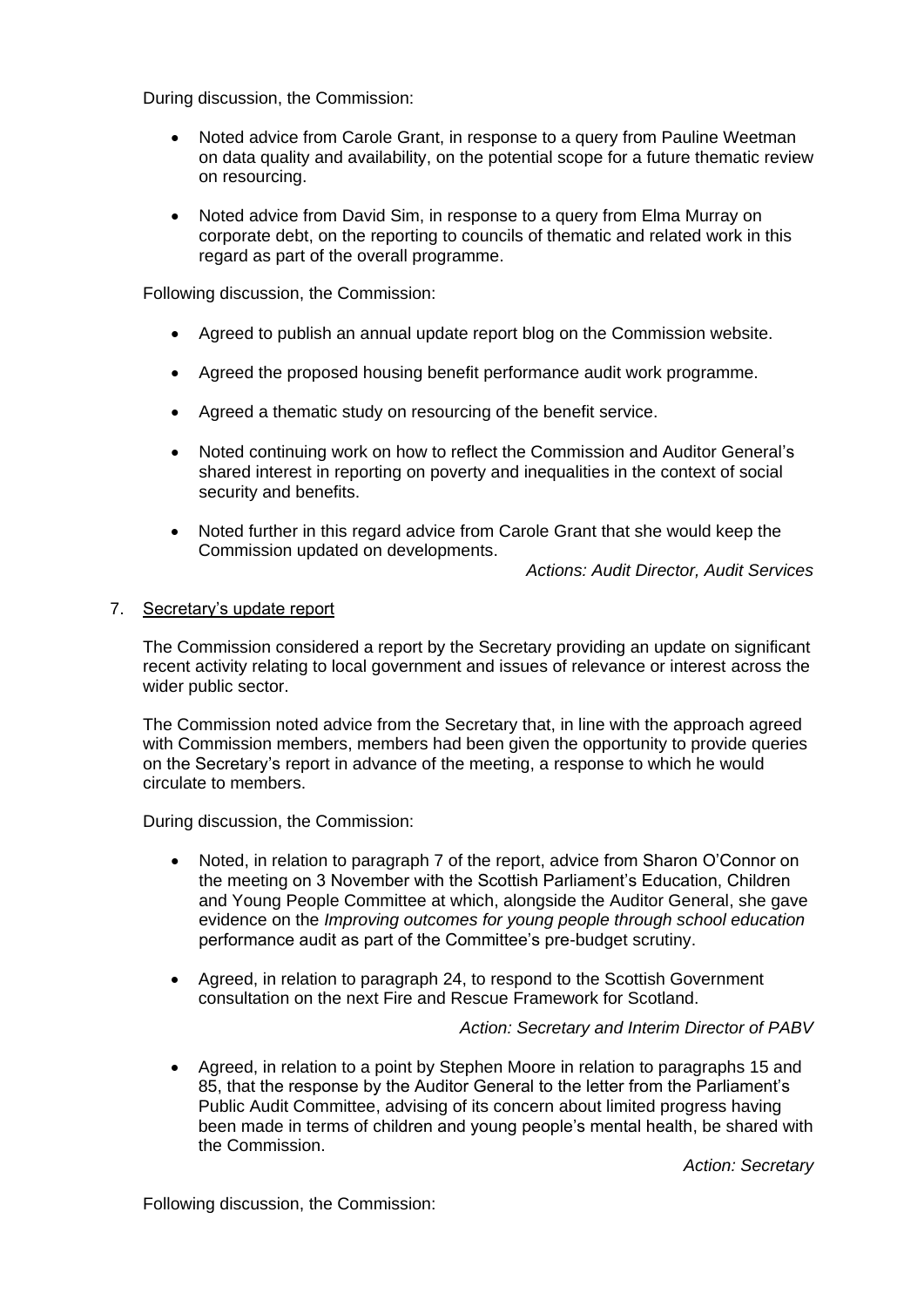- Agreed not to respond to the consultations highlighted at paragraphs 28, 75 and 79 of the report.
- Noted the report.
- 8. Interim Chair's update report (considered partly in private)

The Commission considered a report by the Interim Chair providing an update on recent and upcoming activity.

NB The matter in paragraph 4 (third bullet point) was considered in private.

During discussion, the Commission:

- In relation to paragraph 2 (fourth bullet point), noted advice from the Interim Chair to Geraldine Wooley in response to her query about audit work and inequalities.
- In relation to paragraph 4 (third bullet point), it was agreed that emerging messages for the Local Government Overview report be considered at a separate meeting of Commission members taking account of time constraints.

*Action: Secretary and Interim Director of PABV*

Following discussion, the Commission noted the report.

#### 9. Interim Controller of Audit update report

The Commission considered and noted a report by the Interim Controller of Audit providing an update on recent and upcoming activity.

#### 10. Any other business

The Interim Chair advised that this meeting would be the last meeting of the Commission for Pauline Weetman. She, along with the Deputy Chair, Sheila Gunn and Sophie Flemig, conveyed the best wishes of the Commission to Pauline, and thanked her for her contribution to the Commission's work over her eight-year term of office. In turn, Pauline thanked the members of the Commission for working with her, and also the staff of Audit Scotland for their support to her and the Commission during her term of office

The Interim Chair, having advised that there was no further business for this item, closed the public part of the meeting.

The livestream of the meeting was stopped at this point.

#### Remembrance Day

At the start of the private session, members undertook two minutes silence to mark Remembrance Day.

11. Consultation: the replacement of the Scottish Qualifications Agency and the reform of Education Scotland – draft response (in private)

Tim McKay, Deputy Chair, assumed the chair for this item.

The Commission considered a report by the Interim Director of PABV proposing a response, made jointly with the Auditor General, to the [consultation](https://www.gov.scot/publications/independent-review-education-scotland-scottish-qualification-authority-professor-kenneth-muir/) by Professor Ken Muir on the replacement of the Scottish Qualifications Authority (SQA) and the reform of Education Scotland.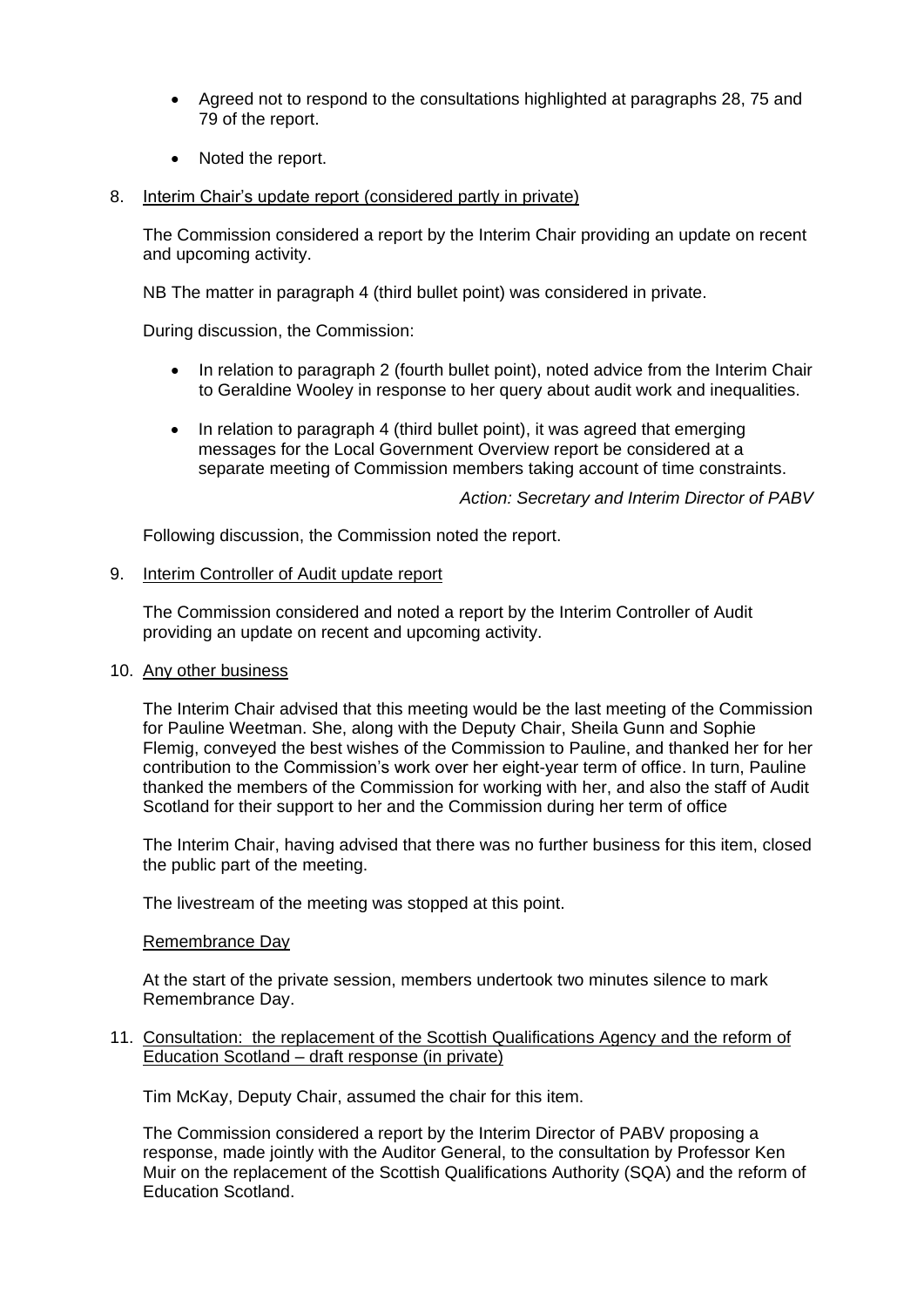Following discussion, the Commission:

- Agreed the terms of the draft response, subject to the response reflecting points agreed in the discussion.
- Agreed to delegate authority to the Interim Deputy Chair to sign off the final response with the Auditor General.

*Actions: Interim Director of PABV*

### 12. Audit Scotland website: e-hubs (in private)

The Commission considered a report by the Interim Director of PABV providing an overview of the approach to e-hubs on Audit Scotland's website.

During discussion, the Commission:

- Noted the potential of developing e-hubs in other subject areas which reflect the Commission's priorities, such as inequalities and community empowerment.
- Noted advice from the Interim Director and Controller of Audit, in response to a query from the Commission Secretary, on the process that he follows when in identifying and reporting good practice in Best Value Assurance Reports.
- Noted advice from the Interim Director, in response to a query from the Commission Secretary, on the arrangements that exist for Commission sponsors to work with audit teams in identifying good practice in performance audit and related work.
- Noted advice from the Head of Communications and Public Affairs, in response to a query from Paul Reilly, that he would be developing an approach to gauging impact and use of the e-hubs, upon which he would report further.

Following discussion, the Commission noted the report and agreed that further updates be provided as appropriate.

#### 13. The National Fraud Initiative

The Commission considered a report by the Director of Audit Services seeking views on some possible extensions to Audit Scotland's data matching powers with respect to the National Fraud Initiative (NFI).

During discussion, the Commission:

- Noted the interest shown by the Scottish Parliament's Public Audit Committee in the matter.
- Noted that any proposals in this regard would be the subject of further formal consultation, and thus further opportunity to set out its position.
- Noted advice from the Director, in response to a query from Geraldine Wooley, about the Public Audit Committee's previously stated interest in using NFI to report on underpayments to claimants.

Following discussion, the Commission agreed that Audit Scotland be asked to reflect, in its correspondence with the Public Audit Committee in this regard, the Commission's position thus: